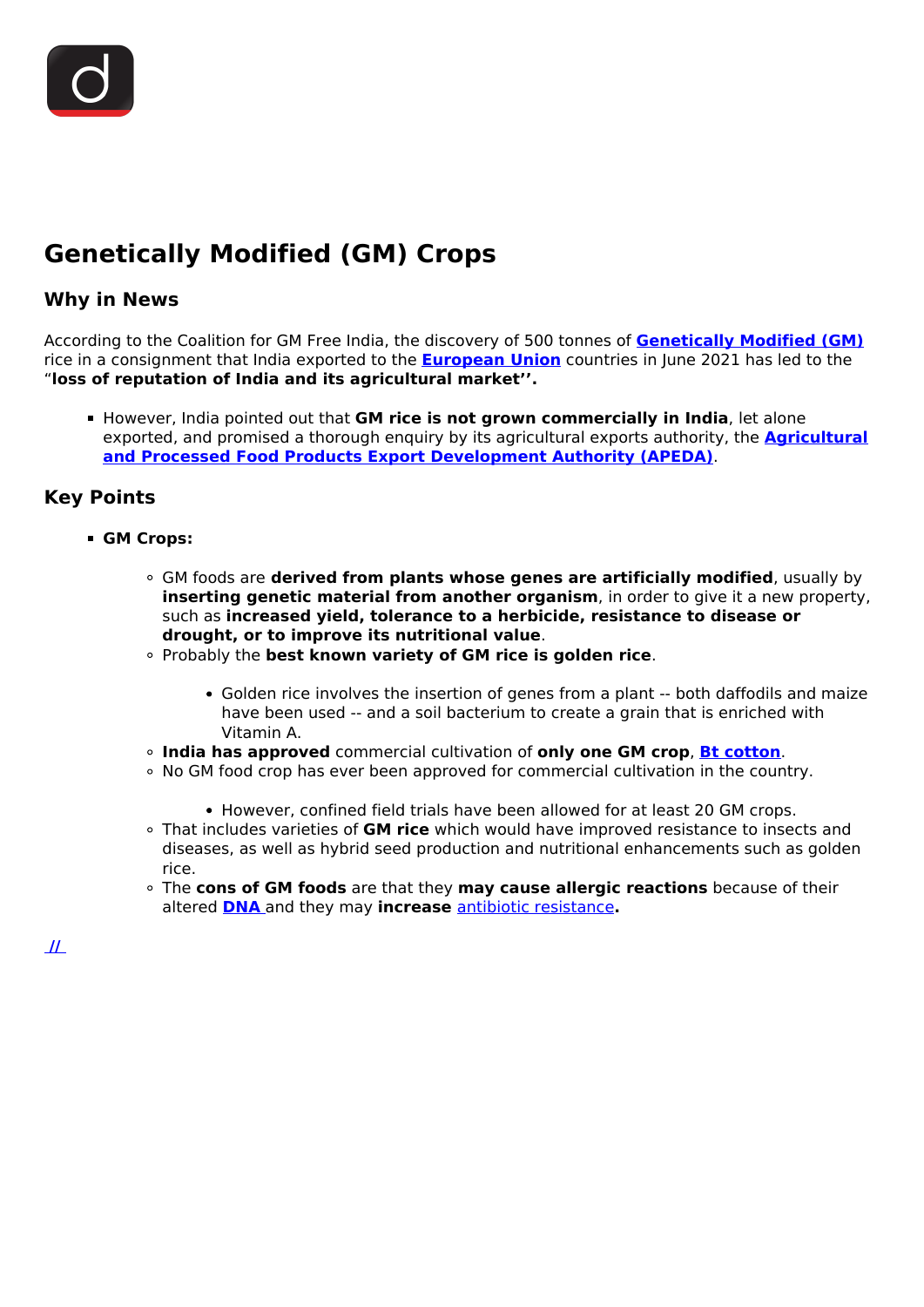

- **Export of GM Rice (Implications for India):**
	- India is the **world's top rice exporter**, earning Rs. 65,000 crore in 2020 by selling 18 million tonnes of grain (organic rice), about a quarter of which is premium **[basmati](/loksabha-rajyasabha-discussions/in-depth-basmati-farming-for-all)**.
	- Among the 75 countries which buy Indian rice, **West Asian nations, the US and the U.K. are the biggest importers of basmati**, while the majority of non-basmati goes to African countries and neighbours Nepal and Bangladesh.
	- **For Indian farmers**, the nightmare scenario could be what happened in the US in 2006, when trace amounts of a GM rice variety were found in shipments ready for exports.
		- Trading partners such as Japan, Russia and the EU **suspended rice imports from the US**, hitting farmers hard.
	- Under pressure from the rice export lobby at the time, India **drafted policies to ban GM rice trials in the basmati belt**. However, farmers from other parts of the country, especially those aiming for the nascent but growing organic rice export market, worry that their products could face contamination.
		- **Unauthorised HtBt Cotton and Bt Brinjal are already being grown** commercially, with hundreds of growers blatantly defying the governmental ban.

## **Way Forward**

- **India's top rice scientists seem to have moved away from conventional GM rice research** for the time being.
	- Recently, **[first varieties of non-GM herbicide tolerant rice](/daily-updates/daily-news-analysis/herbicide-tolerant-rice-varieties#:~:text=Recently%2C%20the%20Indian%20Agricultural%20Research,1979%20and%20Pusa%20Basmati%201985).)** [w](/daily-updates/daily-news-analysis/herbicide-tolerant-rice-varieties#:~:text=Recently%2C%20the%20Indian%20Agricultural%20Research,1979%20and%20Pusa%20Basmati%201985).)ere launched which can also be directly seeded, thus saving on water and labour costs (**Pusa Basmati 1979 and Pusa Basmati 1985).**
	- The IARI (Indian Agricultural Research Institute) is also working to create drought-tolerant, salinity-tolerant rice strains through **[new gene editing technology \(Site Directed](/daily-updates/daily-news-analysis/new-gene-editing-technique) [Nuclease \(SDN\) 1 and 2\)](/daily-updates/daily-news-analysis/new-gene-editing-technique)** - which is yet to gain regulatory approval -- which allows for tweaking the rice plant's own genes without introducing the genes of any other organism.
- In the face of such new advances, the regulatory regime needs to be strengthened, for the sake of domestic as well as export consumers.
- Technology approvals must be **streamlined and science-based decisions implemented.**
- **Rigorous monitoring is needed** to ensure that safety protocols are followed strictly, and enforcement must be taken seriously to prevent the spread of illegal GM crops.